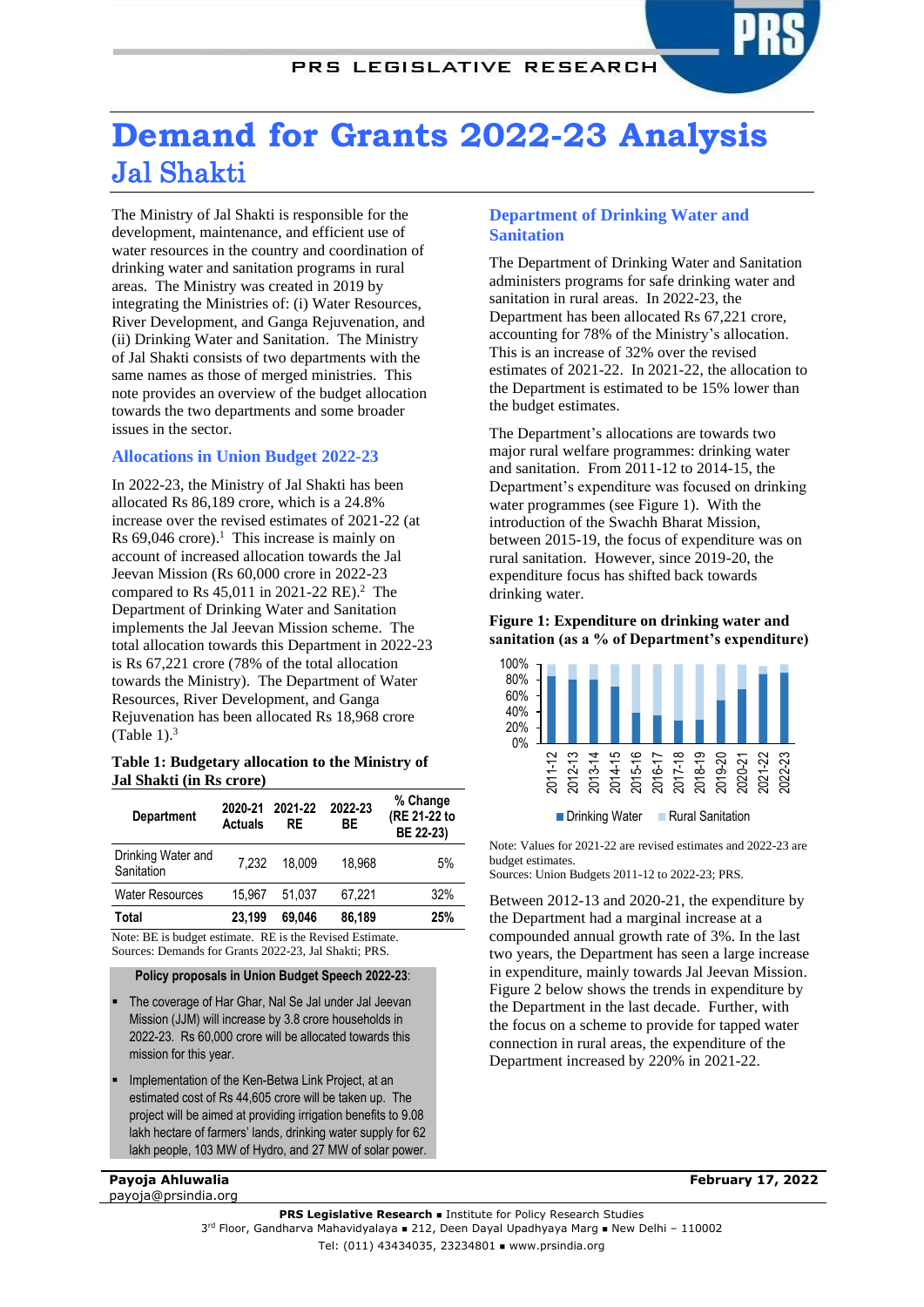<span id="page-1-0"></span>**Figure 2: Expenditure by the Department of Drinking Water and Sanitation (in Rs Crore)**



Note: Values for 2021-22 are revised estimates and 2022-23 are budget estimates. Allocations before 2019-20 were towards the erstwhile Ministry of Drinking Water and Sanitation. Sources: Union Budgets 2014-15 to 2022-23; PRS.

**Utilisation of Funds**: Since 2011-12, the actual expenditure by the Department of Drinking Water and Sanitation has been lower than the budgeted expenditure except during 2015-18 (as shown in [Figure 3\)](#page-1-1). Notably, the actual expenditure in 2015- 16 was 77% higher than the budgeted expenditure for the year with the launch of Swachh Bharat Mission-Gramin (SBM-(G)). This may be due to a lack of adequate budgeting and efficient implementation of the scheme. The Standing Committee on Water Resources (2021) took note of under-utilisation of funds and recommended the Department to ensure strict monitoring of the release of funds. 5 In response, the Department stated that a Public Financial Management System (PFMS) is being on-boarded to examine central fund expenditure under JJM and phase two of SBM-(G).<sup>4</sup> The Ministry also took note of high variability in fund utilisation among states due to schemes being demand-driven.<sup>5</sup>

#### <span id="page-1-1"></span>**Figure 3: Allocation towards the Department Of Drinking Water And Sanitation - % change from budget estimates to actuals**



Note: The expenditure figure for 2021-22 is revised estimate. Sources: Union Budgets 2011-12 to 2022-23; PRS.

## **Schemes under the Department of Drinking Water and Sanitation**

The Department is responsible for implementing two major schemes: (i) the Jal Jeevan Mission (JJM), and (ii) the Swachh Bharat Mission-Gramin

(SBM-G). JJM aims to provide a functional household tap connection to every rural household, (an estimated 18.93 crore households). 6 In 2022- 23, JJM has been allocated Rs 60,000 crore (33% increase over 2021-22). This is 89% of the department's allocation for 2022-23. SBM-G aims to improve rural sanitation. In 2022-23, SBM-G has been allocated Rs 7,192 crore (20% annual increase over 2021-2022 revised estimates). This is 11% of the department's budget allocation for 2022-23.

**Table 2: Allocation towards key schemes under Department of Drinking Water and Sanitation (in Rs crore)**

| <b>Scheme</b> | 2020-21<br><b>Actuals</b> | 2021-22<br><b>Revised</b> | 2022-23<br><b>Budgeted</b> | %<br>Change (RE<br>2021-22 to BE<br>2022-23) |
|---------------|---------------------------|---------------------------|----------------------------|----------------------------------------------|
| JJM           | 10.998                    | 45.011                    | 60,000                     | 33%                                          |
| SBM-G         | 4.945                     | 6.000                     | 7.192                      | 20%                                          |
| <b>Others</b> | 24                        | 26                        | 29                         | 12%                                          |
| Total         | 15.967                    | 51.037                    | 67,221                     | 32%                                          |

Note: BE is budget estimate. RE is the revised estimate. Sources: Demands for Grants 2022-23, Department of Drinking Water and Sanitation; PRS.

#### **Jal Jeevan Mission**

The Jal Jeevan Mission was launched in 2019 with the aim to provide Functional Household Tap Connection (FHTC) to every rural household by [2](#page-0-1)024.<sup>2</sup> It subsumed the National Rural Drinking Water Programme launched in 2009. The total estimated cost of JJM is Rs 3.6 lakh crore over five years (2019-24[\).](#page-0-1) 2

In 2022-23, JJM has been allocated Rs 60,000 crore, which is a 33% increase over the revised estimate expenditure in 2021-22. After a reduction in expenditure on schemes related to drinking water coverage from 2015-16 to 2018-19, the expenditure on such schemes increased from 2019-20 onwards. There was a big jump in the last two years due to the launch of Jal Jeevan Mission [\(Figure 4\)](#page-1-2).

<span id="page-1-2"></span>**Figure 4: Expenditure on Drinking Water schemes (in Rs crore)**



Note: Value for 2021-22 is the revised estimate and 2022-23 is the budget estimate.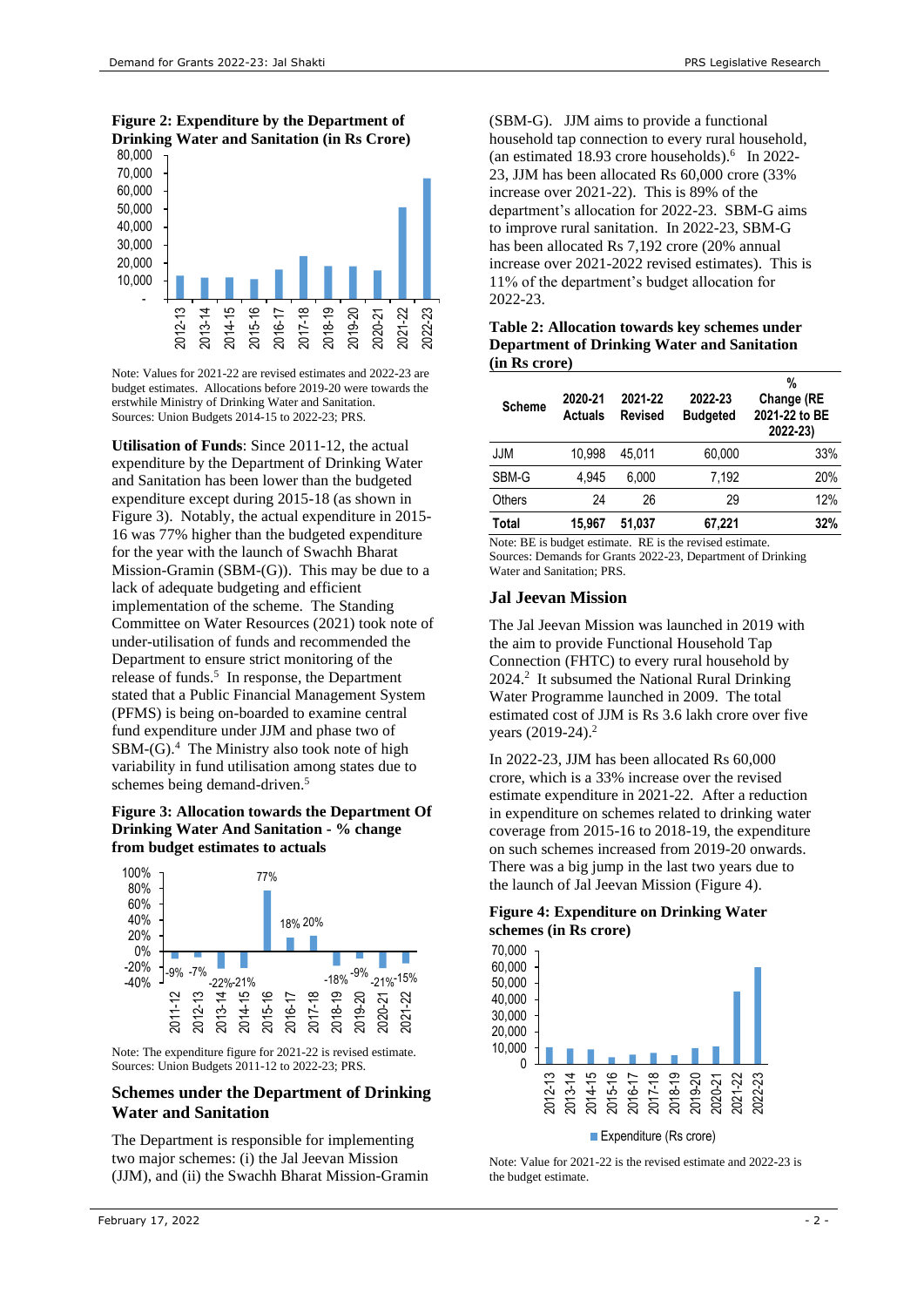Sources: Union Budgets 2012-13 to 2022-23; PRS.

**Target versus achievements:** Before JJM, the coverage of the National Rural Drinking Water Programme (NRDWP) was monitored in terms of habitations having provision of minimum 40 Litres Per Capita Per Day (LPCD) of potable drinking water sources at a reasonable distance.

JJM (which subsumed NRDWP in 2019) aims to provide functional household tap connections to every rural household at a minimum service level of 55 LPCD. [2](#page-0-1) [Table 3](#page-2-0) details the timeline of physical targets to be achieved under JJM.

| Year                                                 | <b>FHTCs</b><br>planned<br>(in crore) | <b>Estimated funds</b><br>required<br>(in Rs crore) | Total<br><b>FHTCs</b><br>planned<br>(in %) |  |  |
|------------------------------------------------------|---------------------------------------|-----------------------------------------------------|--------------------------------------------|--|--|
| 2019-20                                              | 4.03                                  | 36,000                                              | 21                                         |  |  |
| 2020-21                                              | 2.49                                  | 60.000                                              | 34                                         |  |  |
| 2021-22                                              | 3.83                                  | 1,00,000                                            | 54                                         |  |  |
| 2022-23                                              | 3.84                                  | 84,000                                              | 74                                         |  |  |
| 2023-24                                              | 3.06                                  | 80,000                                              | 90                                         |  |  |
| Dec 31,<br>2024                                      | 1.93                                  |                                                     | 100                                        |  |  |
| Total                                                | 19.18                                 | 3,60,000                                            |                                            |  |  |
| Courses The Ctending Committee on Drinking Water and |                                       |                                                     |                                            |  |  |

#### <span id="page-2-0"></span>**Table 3: Financial and physical targets of JJM**

Sources: The Standing Committee on Drinking Water and Sanitation (2020-21); PRS.

Jal Jeevan Mission was announced on August 15, 2019. As of that day, 3.23 crore (17% connections out of 18.93 crore rural households) households were reported to have tap water.<sup>7,8</sup> As of February 2022, 8.99 crore households (47%) households were reported to have tap water connections.<sup>9</sup> [Figure 5](#page-2-1) provides details on the yearly progress of the scheme.

<span id="page-2-1"></span>**Figure 5: Households provided with tap water supply (in lakhs)**



Sources: JJM Dashboard, Ministry of Jal Shakti; PRS

However, there is a wide disparity in tap water coverage across states [\(Figure 6\)](#page-2-2). As of February 2022, only 7 states have a coverage of 90% and more since the start of the program depicting a wide state wise disparity.



<span id="page-2-2"></span>**Figure 6: Households with tap water connection since the start of JJM in February 2022 (in %)**

Sources: JJM Dashboard, Ministry of Jal Shakti; PRS

However, the Standing Committee on Drinking Water and Sanitation (2020-21) noted certain weaknesses in the implementation of the scheme including: (i) lack of participatory approach, (ii) inadequate financial resources, (iii) non-availability of technical human resources, and (iv) poor operation and maintenance of completed schemes.<sup>10</sup> It recommended that effective strategies should be developed to monitor accomplished work. In March 2021, the Committee noted that the problem of unspent balances is more prominent under JJM than SBM- (G). The state-wise disparity in unspent balances is also prominent, specifically with states like West Bengal, Uttar Pradesh, and Rajasthan (see [Table 5](#page-9-0) in the Annexure).<sup>11</sup>

#### **Swachh Bharat Mission - Gramin**

In 2014, the Swachh Bharat Mission (Gramin) was launched by restructuring the Nirmal Bharat Abhiyan. 12 The Mission aimed to achieve universal sanitation coverage, eliminate open defecation, and improve cleanliness in rural India by October 2, 2019.<sup>13</sup> [Figure 7](#page-3-0) shows the trends in budget allocation and actual expenditure on rural sanitation in the past 10 years. The allocation for this year is Rs 7,192 crore.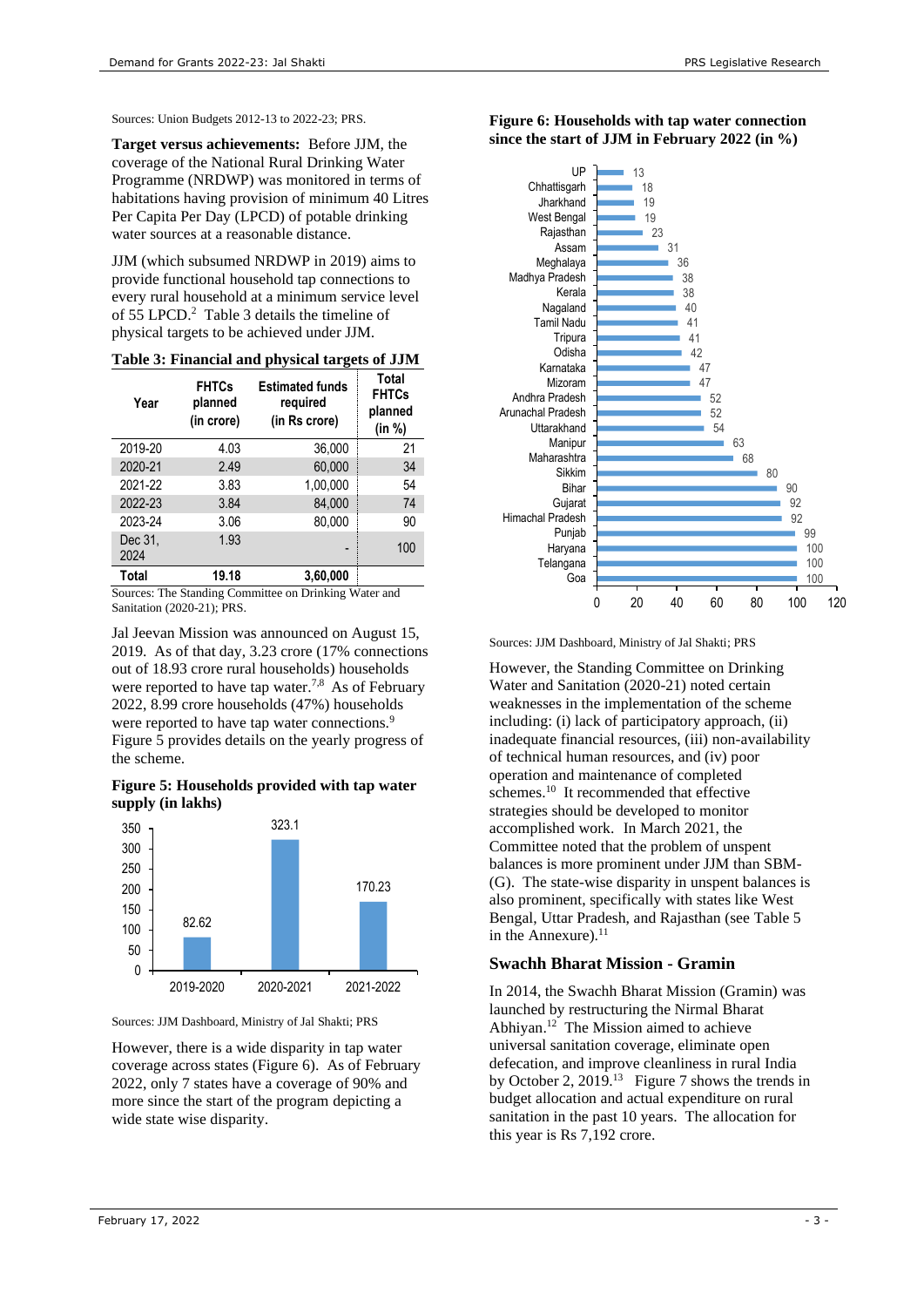<span id="page-3-0"></span>**Figure 7: Budgeted versus actual expenditure on sanitation (in Rs crore)**



Note: The 'actuals' figure for 2021-22 is the revised estimate. Sources: Union Budgets 2010-11 to 2022-23; PRS.

Except during 2015-18, the expenditure of the scheme was lower than the budgeted amount. The increased spending from 2015-16 to 2017-18 accounts for the launch of SBM-G and hence, renewed focus at improving rural sanitation. Note that the allocation towards the scheme has been the same since 2019-20 (Rs 9,994 crore). This year marks a decrease in this allocation (at Rs 7,192 crore). In 2019-20, the unspent balance on SBM-G from all states was cumulatively estimated to be Rs 10,475 crore.<sup>3</sup> [Table 5](#page-9-0) in the Annexure provides a detailed state-wise analysis on unspent balances for SBM-G. In 2021, the Department stated that the under-utilisation has been due to the pattern of fund usage by the States. The Department also observed that funds available with the states at the end of a financial year are utilised by the states during the subsequent financial year, leading to accumulation of unspent balances. 3

#### **Key features of SBM-G:**

#### **Construction of Individual Household Latrines**

**(IHHLs):** The cost provision for constructing a household toilet was increased from Rs 10,000 to Rs 12,000 in September 2014 when the Nirmal Bharat Abhiyan was restructured into SBM-G.<sup>14</sup> This cost for constructing toilets is shared between the centre and the state in the ratio of 60:40. Table 5 gives the number of household toilets constructed since the inception of the scheme.

As per the Department, 100% of the rural households had access to IHHL in 2019-20. 15 [Figure 8](#page-3-1) illustrates the total coverage of household toilets since the inception of the SBM programme.

#### <span id="page-3-1"></span>**Figure 8: Percentage of households with toilets (2014-2021)**



Note: 2021-22 refers to data as of February 2022. Sources: Management Information System Reports of SBM, Ministry of Jal Shakti; PRS.

The Economic Survey (2020-21) noted that sanitation access improved for all states between 2012 and 2018[.](#page-0-2)<sup>3</sup> However, inter-state differences in access to sanitation are still large, especially in rural areas. For example, access to sanitation is below 75% in states such as Odisha, Jharkhand, Uttar Pradesh, and West Bengal. $3$  The Standing Committee on Rural Development (2018-19) raised questions over the construction quality of toilets and observed that the government is including nonfunctional toilets while measuring access to toilets. This was leading to inflated data.<sup>16</sup>

From the data collected in 2019-21 for the National Family Health Survey, it was found that only 65% of the population in rural Indian households use improved sanitation facilities. This is an increase from 37% in 2015-16 (see [Figure 9\)](#page-3-2).<sup>17</sup> Improved sanitation facilities refers to various types of flush/pit latrines toilets that are not shared with other households.

#### <span id="page-3-2"></span>**Figure 9: Population with improved sanitation facilities (in %)**



Sources: National Family Health Survey 4 and 5; PRS

**Open Defecation Free (ODF) villages:** Under SBM-G, a village is declared as ODF when: (i) there are no visible faeces in the village, and (ii) every household as well as public institution uses safe technology options for faecal disposal.<sup>18</sup>

After a village declares itself as ODF, state governments are required to verify the ODF status of such a village. Such verification must include indicators such as: (i) access to a toilet facility and its usage, and (ii) safe disposal of faecal matter through septic tanks.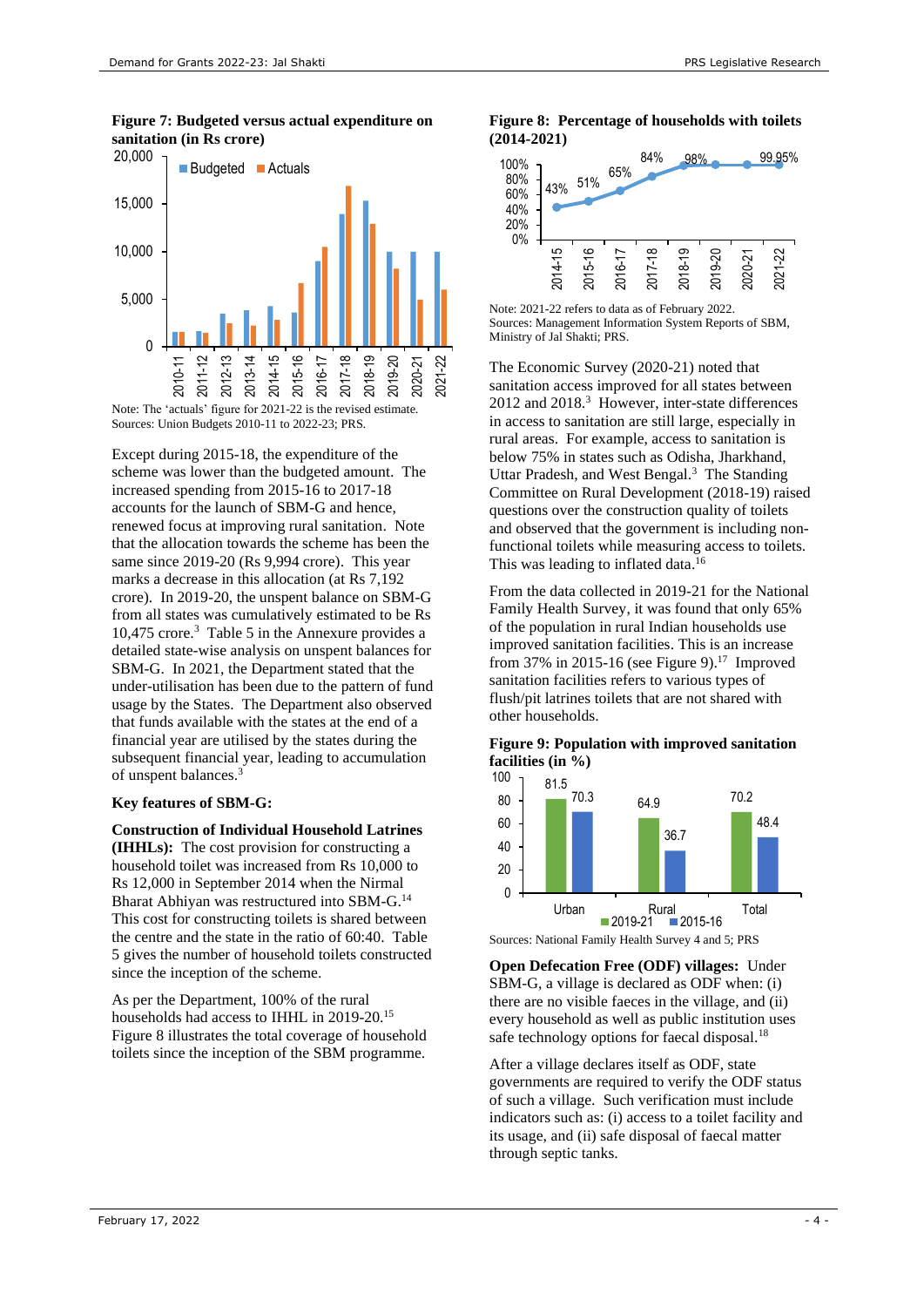The guidelines for ODF state that since it is not a one-time process, at least two verifications must be carried out.<sup>19</sup> The first verification must be carried out within three months of ODF declaration. The second verification must be carried out around six months after the first verification.

As per the Ministry of Jal Shakti, a total of 6,02,750 villages across 711 districts and 35 states and union territories have been declared as ODF as of February 2022. [20](#page-4-0) Of these, 6,02,304 villages (99.5%) have been verified by state governments as ODF under the first level of verification.<sup>20</sup> Close to five lakh villages (83%) have been verified as ODF under the second level of verification.<sup>21</sup> State-wise details on the number of villages declared and verified ODF can be found in the Annexure.

However, questions have been raised on the ODF status of villages. The  $15<sup>th</sup>$  Finance Commission noted that the practice of open defecation is still prevalent, despite access to toilets. It highlighted that there is a need to sustain behavioural change of people for using toilets.<sup>22</sup> The 15<sup>th</sup> Finance Commission recommended that an independent survey be instituted to estimate the prevalence of open defecation in the country. The Standing Committee on Rural Development raised a similar concern in 2018, noting that "even a village with 100% household toilets cannot be declared open defecation-free (ODF) till all the inhabitants start using them".

In February 2020, the Department of Drinking Water and Sanitation launched Phase II of SBM-Gramin with focus on ODF Plus. It will be implemented from 2020-21 to 2024-25 with an outlay of Rs 1,40,881 crore. ODF Plus includes sustaining the ODF status, and solid and liquid waste management. Provisions for release of funds have been changed under this phase. The funds will be released in four portions - two portions in each of the two instalments. The second portion of each instalment will be released only after utilisation of 80% of the available funds. This has been done to avoid accumulation of unspent balances. 3

## *Department of Water Resources, River Development, and Ganga Rejuvenation*

The Department of Water Resources, River Development, and Ganga Rejuvenation is responsible for: (i) planning and coordination of water resources in the country, (ii) monitoring of irrigation and flood control projects, (iii) supporting state level activities for ground water development, (iv) specific focus on Ganga rejuvenation related activities, and (iv) reduction of pollution and rejuvenation of rivers. 23

In 2022-23, the Department has been allocated Rs 18,968 crore, accounting for 22% of the Ministry's allocation. This is a 5% increase over the revised estimate of 2021-22. Note that, in 2021-22, the revised estimate is 100% higher than the budget estimates (from Rs 9,023 crore to Rs 18,009 crore).

The was due to allocations for: (i) Accelerated Irrigation Benefit programme, which was earlier funded through loans from NABARD, and (ii) interlinking Ken-Betwa rivers.

#### **Figure 10: Expenditure by the Department of Water Resources, River Development, and Ganga Rejuvenation over the years (Rs crore)**

<span id="page-4-0"></span>

estimates and budget estimates respectively. Sources: Union Budgets 2015-16 to 2022-23; PRS.

## **Schemes under Department of Water Resources, River Development, And Ganga Rejuvenation**

In 2022-23, 58% of the Department's expenditure is estimated to be on the Pradhan Mantri Krishi Sinchai Yojna. This is followed by the Namami Gange (15%), Water Resources Management (9%), and Interlinking of Rivers (7%). Interlinking of Rivers comprises the allocation towards the Ken-Betwa Link Project, which was approved by Union Cabinet in December  $2021.^{24}$  The project aims to provide: (i) irrigation benefits to 9.08 lakh hectare of farmers' lands, (ii) drinking water supply for 62 lakh people, and (iii) 103 MW of Hydro and 27 MW of solar power. Total outlay on the project is estimated to be Rs 44,605 crore. It is estimated to be completed in eight years. <sup>25</sup> The project has been allocated Rs 4,300 crore at the revised stage in 2021-22. In 2022-23, the total allocation towards the scheme is Rs 1,400 crore.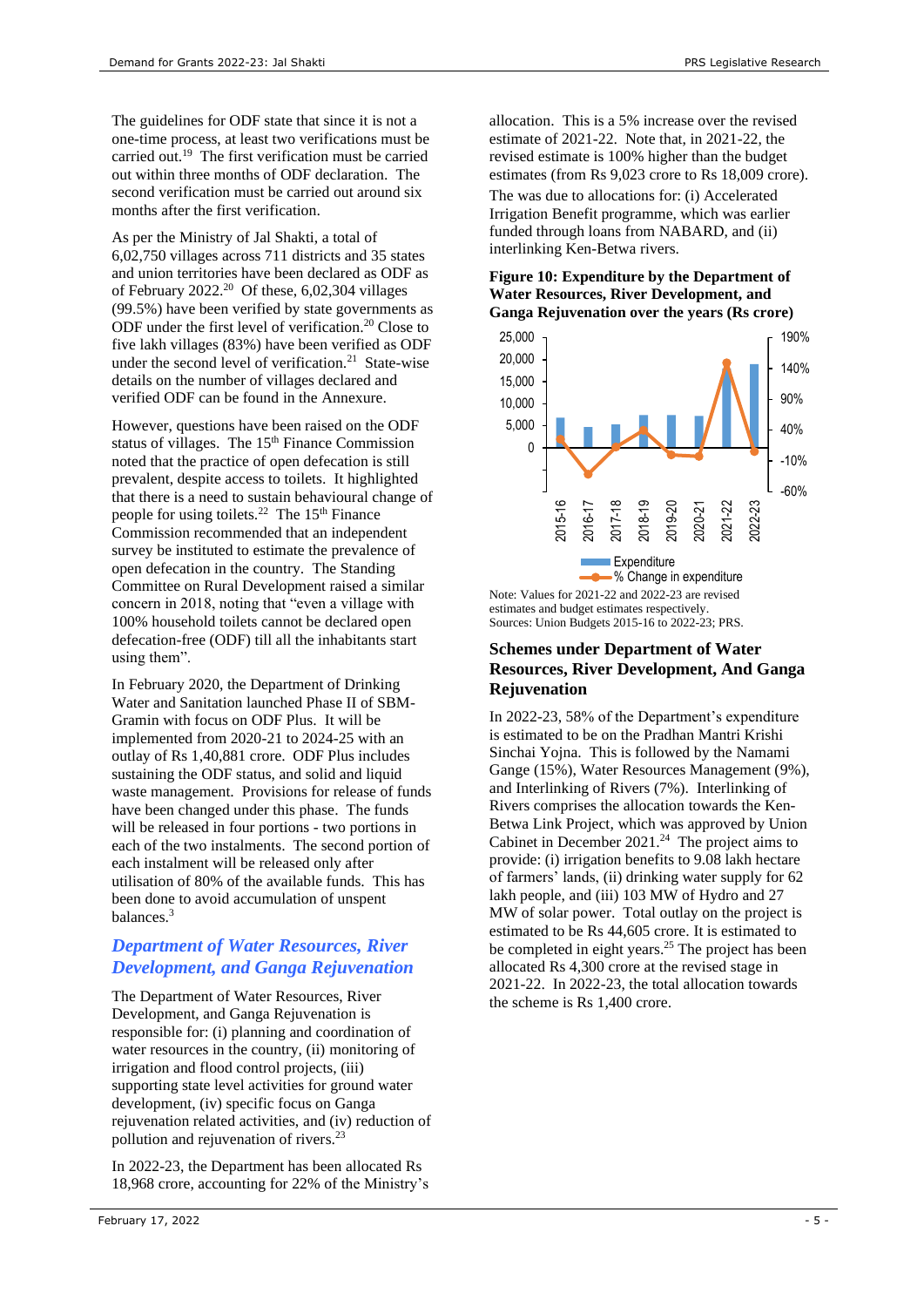| <b>Table 4: Allocation to the Department of Water</b> |
|-------------------------------------------------------|
| <b>Resources (in Rs crore)</b>                        |

| <b>Major Head</b>                           | <b>Actuals</b><br>$(20-21)$ | <b>Revised</b><br>$(21-22)$ | <b>Budgeted</b><br>$(22-23)$ |
|---------------------------------------------|-----------------------------|-----------------------------|------------------------------|
| PM Krishi Sinchai Yojna                     | 4,376                       | 9,489                       | 10,952                       |
| Namami Gange                                | 500                         | 1400                        | 2800                         |
| <b>Water Resources</b><br><b>Management</b> | 345                         | 632                         | 1.790                        |
| <b>Interlinking of Rivers</b>               |                             | 4.300                       | 1,400                        |
| Namami Gange                                | 500                         | 1400                        | 2800                         |
| <b>Central Water</b><br>Commission          | 353                         | 376                         | 411                          |
| <b>Central Ground Water</b><br><b>Board</b> | 233                         | 272                         | 282                          |
| <b>Others</b>                               | 444                         | 427                         | 528                          |
| Total                                       | 7.232                       | 18.009                      | 18.968                       |

Note: BE is budget estimate. RE is the revised estimate. Others include central sector projects such as river basin management, and major irrigation projects.

Sources: Demands for Grants 2022-23, Department of Water Resources, River Development, and Ganga Rejuvenation; PRS.

## **Pradhan Mantri Krishi Sinchai Yojna**

<span id="page-5-0"></span>The Economic Survey (2016-17) highlighted that 52% of the total net sown area in India is unirrigated and depends on rainfall for cultivation.<sup>26</sup> It noted that when rainfall is significantly less than usual, the unirrigated areas face higher adverse effects than the irrigated areas. Therefore, it recommended that irrigation coverage in the country needs to be increased.<sup>[26](#page-5-0)</sup>

The Pradhan Mantri Krishi Sinchai Yojana (PMKSY) was launched in 2015-16.<sup>27</sup> The scheme seeks to: (i) expand coverage of irrigation, (ii) improve water use efficiency on farms, and (iii) introduce sustainable water conservation practices. <sup>28</sup> The Ministry of Jal Shakti implements the following components of the scheme: (i) PMKSY – Har Khet Ko Pani, (ii) Flood Management, and (iii) Borders Area Programme.<sup>[27](#page-5-1)</sup> The scheme has two other components which are implemented by other ministries: (i) Per Drop More Crop by the Ministry of Agriculture and Farmers' Welfare, and Watershed Management Component under the Ministry of Rural Development.<sup>29</sup> Figure 6 shows the expenditure on the scheme from 2016-17 to 2022-23 under the demands of the Department. Its share in the Department's expenditure is estimated to increase from 35% in 2016-17 to 58% in 2022-23.

The Standing Committee on Water Resources (2021-22) pointed out to the Department that almost 40% of the total allocation of the Department in 2021-22 had been kept for repayment of loans and other liabilities under PMKSY.<sup>30</sup> It noted that this increased committed liability was leaving decreased amounts for various other schemes under the Department.

#### **Figure 11: Expenditure on PMKSY over the years (in Rs crore)**



Note: Estimate for 2021-22 are revised estimates and 2022-23 are budget estimates. Sources: Union Budgets 2016-17 to 2022-23; PRS.

**Har Khet ko Pani**: This scheme's objectives include: (i) creation of new water sources, (ii) restoration and repair of traditional water bodies, (iii) command area development, and (iv) strengthening of distribution network from irrigation sources to the farm.31,32 Some components of Har Khet ko Pani are:

- <span id="page-5-2"></span><span id="page-5-1"></span>▪ *Accelerated Irrigation Benefit Programme (AIBP):* Under this scheme, financial assistance is being provided for faster completion of irrigation projects. As of February 2022, 46 projects (43%) out of the 106 projects selected under the scheme have been completed.<sup>33</sup> In February 2022, the Ministry noted that no new projects have been included under PMKSY- AIBP since 2018.<sup>21</sup> Further, 23 projects (20%) projects are facing constraints such as land acquisition, legal, and contractual issues.[32](#page-5-2)
- *Command Area Development and Water Management Programme:* The objective of the program is to enhance utilisation of irrigation potential created. This is achieved through activities such as construction of field channels, land levelling, and reclamation of waterlogged area.<sup>34</sup> As of March 2021, there are 88 projects under the programme, of which only 18 (21%) have achieved more than 50% physical progress.<sup>35</sup>

## **Issues to consider**

#### **Flood Management**

The National Water Policy (2012) noted that climate change has deepened incidences of water related disasters such as floods, increased erosion, and increased frequency of droughts.<sup>36</sup> The central government supports states by providing financial assistance for undertaking flood management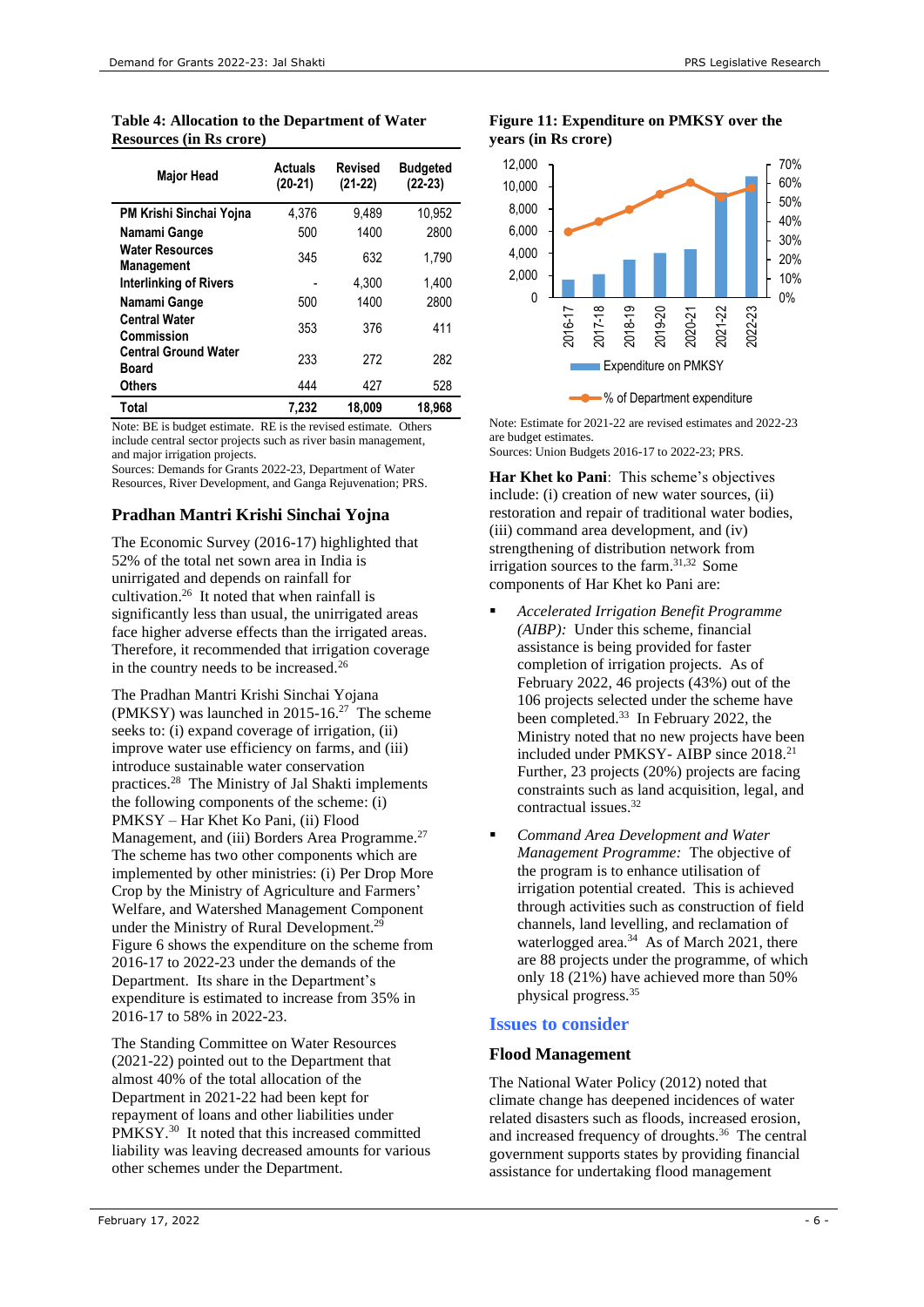works in critical areas through the Flood Management and Border Areas Programme. From 2017-18 to 2019-20, central assistance of Rs 2,022 crore has been released under the scheme.<sup>37</sup>

Under flood management component of PMKSY scheme, as of March 2020, 14 projects of the 83 sanctioned projects had been completed.<sup>38</sup> Major issues faced while implementing the scheme include acquisition of land for the project, legal problems, non-release of state share, and inadequate budget allocation. 39 The Standing Committee on Water Resources (2020-21) noted the delay in completion of projects and recommended that the Department resolve the underlying factors for such delay.[38](#page-6-0)

Further, in August 2021, the Standing Committee on Water Resources recommended establishing a National Integrated Flood Management Group under the Ministry of Jal Shakti as an overarching body responsible for flood management.<sup>40</sup> The group may include concerned ministers of state governments and meet at least once a year. It should be responsible for: (i) formulating strategies on prevention and mitigation of flooding, and (ii) supervising management of floods, including aspects controlled by states or local governments and which are under international linkages. The Committee noted that central government's share in funding of flood management programmes has reduced from 75% to 50% for general states and from 90% to 70% for special category states. The Committee recommended increasing central government's funding share in flood management schemes and providing adequate budgetary support for it.[40](#page-6-1)

## **Conservation and Rejuvenation of rivers**

The National Water Policy (2012) highlights that water is a scarce natural resource for food security and sustainable development.<sup>41</sup> In the Union Budget of 2019-20, clean rivers had been recognised as one of the ten vision points for the decade. The Expert committee on restructuring the CWC and CGWB (July 2016) notes that rivers and ground water in India have been polluted by untreated effluents and sewage. $42$  Further, overextraction of groundwater in the immediate vicinity of a river and destruction of catchment areas, have negatively impacted river flows in India.<sup>43</sup>

The Ministry of Jal Shakti implements the Namami Gange Mission with the objective of rejuvenation of river Ganga and its tributaries through municipal sewage and industrial effluents treatment, river surface cleaning, and rural sanitation.<sup>44</sup> As of February 2022, 183 (55%) of the 334 projects sanctioned under the Mission have been completed.<sup>45</sup>

<span id="page-6-2"></span>The scheme was launched in 2014 with a proposed budget outlay of Rs 20,000 crore for the period 2015-2020. <sup>46</sup> During the period 2015-16 to 2020- 21, only Rs 4,016 crore (20% of the allocation at the budget stage) has been spent under the programme.[46](#page-6-2) In 2022-23, the scheme has been allocated Rs 2,800 crore, which is 50% more than the revised estimate of 2021-22. Table 7 shows the trends in budget allocation and actual expenditure on Namami Gange from 2015-16. Note that the utilisation under the scheme has remained less than 65% since the scheme started except in 2021-22.

<span id="page-6-3"></span><span id="page-6-0"></span>

| Table 7: Budgeted versus actual expenditure on |  |
|------------------------------------------------|--|
| Namami Gange (in Rs crore)                     |  |

|         | -               | ,              |               |
|---------|-----------------|----------------|---------------|
| Year    | <b>Budgeted</b> | <b>Actuals</b> | % of Budgeted |
| 2015-16 |                 | 100            |               |
| 2016-17 |                 | 1,675          |               |
| 2017-18 | 2.300           | 700            | 30%           |
| 2018-19 | 2.300           | 688            | 30%           |
| 2019-20 | 750             | 353            | 47%           |
| 2020-21 | 800             | 500            | 62%           |
| 2021-22 | 600             | 1.400          | 233%          |

<span id="page-6-1"></span>Note: The 'actuals' figure for 2021-22 is the revised estimate. Sources: Union Budgets 2015-16 to 2022-23; PRS.

As of 2017, National Mission for Clean Ganga had not finalised the long-term action plans even after more than 6.5 years of signing of agreement with the consortium of Indian Institutes of Technology.<sup>47</sup> As a result, National Mission for Clean Ganga does not have a river basin management plan after more than eight years of National Ganga River Basin Authority notification.

The Standing Committee on Water Resources (2020-21) noted that the implementation of the programme does not meet the targets. [38](#page-6-0) Some key bottlenecks affecting the implementation of projects include: (i) delay in tendering process, (ii) non-availability of land for sewage treatment plants leading to delay in execution of projects, and (iii) under-utilisation of sewage treatment plants' capacities due to inadequate house sewer connections in cities, among others.<sup>48</sup> Further, in response to the Committee's observations, the Ministry of Jal Shakti responded (in February 2021) that the COVID-19 pandemic and consequent lockdown had slowed the progress of the projects due to unavailability of labor.<sup>49</sup>

## **Inter-linking of rivers**

Inter-linking of rivers through inter-basin transfer of water was first considered in 1980 by the National Perspective Plan (NPP). Inter-linking of rivers is referred to as the development of water resources through the transfer of water from water surplus basins to water-deficit basins.<sup>50</sup>

Under the NPP, the National Water Development Agency (NWDA) identified 30 links for rivers (16 under the peninsula region and 14 under the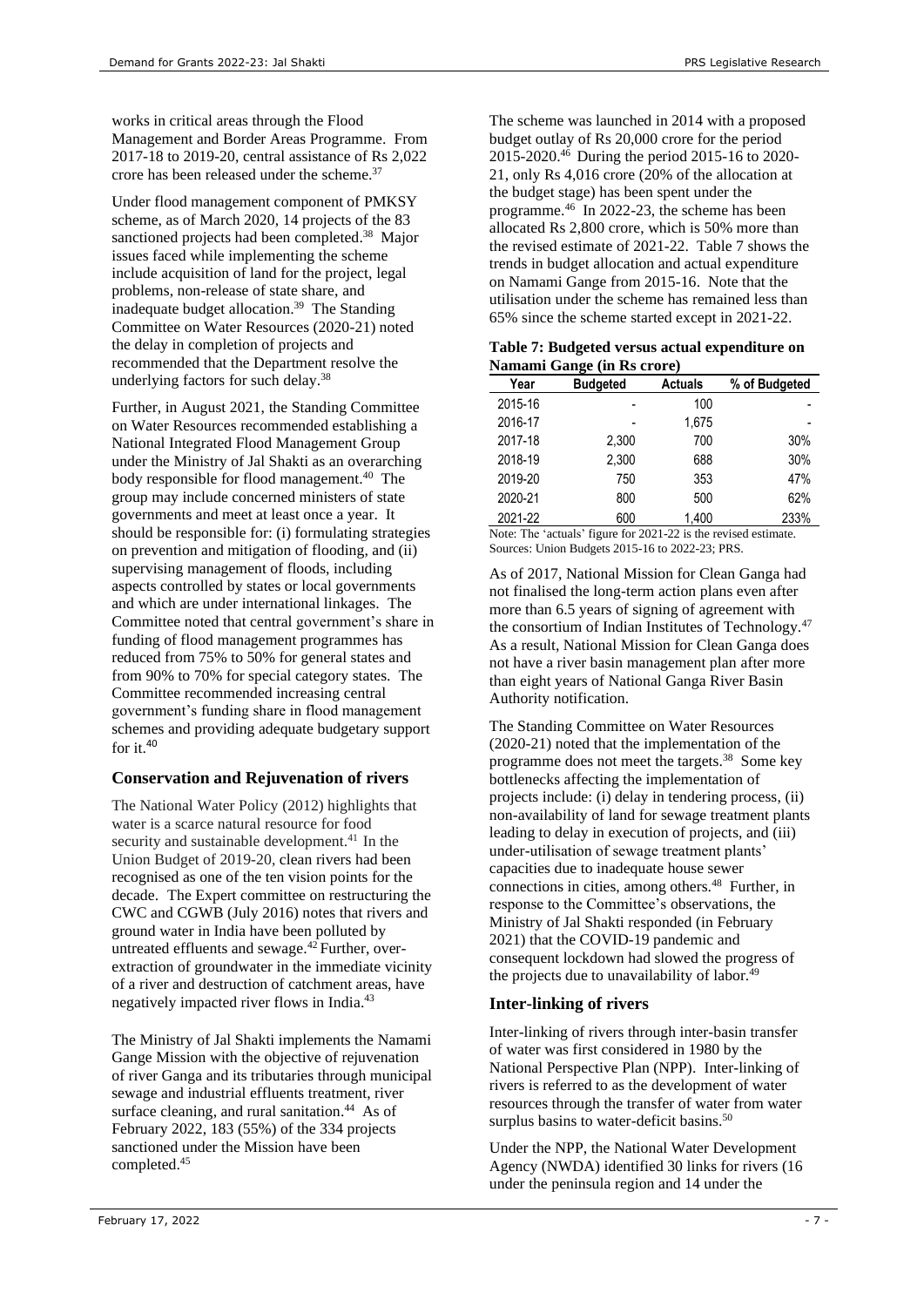Himalayan projects). The Inter Linking of Rivers (ILR) programme under NPP has been allocated Rs 4,300 crore at the revised stage in 2021-22 despite no allocation to in the initial budget. For 2022-23, Rs 1,400 crore have been allocated to the project on account of the implementation of the Ken-Betwa Link Project.

The Ken-Betwa Link Project (KBLP) was declared as a National Project in the 2009. It entails 60:40 funding divide from the union government and state Governments (Madhya Pradesh and Uttar Pradesh).<sup>51</sup> The project will be implemented this year at an estimated outlay of Rs 44,605 crore.

In the Union Budget speech 2022-23, it was declared that draft detailed project reports (DPRs) of five river links have also been finalized. These river links are: (i) Damanganga-Pinjal, (ii) Par-Tapi- Narmada, (ii) Godavari-Krishna, (iii) Krishna-Pennar, and (iv) Pennar-Cauvery. 52 At the time of preparation of DPR of the individual river link projects, detailed Environmental Impact Assessment (EIA) studies are carried out.<sup>53</sup> EIA study includes impacts on land environment, water resources, terrestrial ecology, impact on air quality, and impact on local services (such as water supply, community forests, and impact on business opportunities). Once the beneficiary states of the river-linking reach a consensus on the findings from the DPR, the central government will provide assistance for implementation of the five-river links.

<span id="page-7-0"></span>In the environmental assessment for the Ken-Betwa Link Project, it was pointed out that the construction of the dam across the Ken River will submerge 9,000 hectares of land.<sup>54</sup> Out of this, forest land accounts for 5,258 hectare (58% of the land) and the rest belongs to agricultural lands, settlements, scrubs and water bodies. Ten villages are also likely to be submerged. Note that, the area of Panna National Park (tiger reserve) accounts for about 79% of total forest area under submergence. [54](#page-7-0)

As per the EIA, during the implementation of the Ken-Betwa project, the air quality in the surrounding area of the dam will also be significantly impacted due to diesel combustion in various equipment, and release of Sulphur pollutants in the air. [54](#page-7-0) The project also proposes that construction material (such as sand, gravel and stones) will be excavated from the river bed. This may lead to rise in the turbidity levels of the river, and hence, significantly decrease the river quality.<sup>[54](#page-7-0)</sup> Further, a total of 3,800 workers will be emigrated for the project. The scarcity of water in the houses and the absence of sanitary facilities in labour camps could be responsible for increased prevalence of gastero-enteritis and other waterborne diseases.[54](#page-7-0)

## **Ground water depletion**

Currently, ground water resources accounts for over 60 percent of the total area irrigated in the country. About 85% of the rural drinking water supply is also met from ground water sources. 55

As of 2021, while the national level usage of ground water resources was at 63%, there were eight States/UTs where this value was higher than the target of 70%. 56 However, of 534 districts in 22 States/UTs, 202 districts had stage of extraction ranging from 71% to 385%.

However, note that ground water development is not uniform across states in India. It has exceeded 100% in some states such as Delhi (120%), Haryana (137%), Rajasthan (140%), and Punjab (166%).<sup>57</sup> This implies that the annual ground water utilisation in these states is higher than the net annual ground water availability. The status of ground water development ratio across states is provided in the Annexure. The Planning Commission in its 12<sup>th</sup> Five-Year Plan had noted that India is fast moving towards a ground water crisis and nearly 60% of all districts in the country have issues related to either availability of ground water, or quality of ground water, or both.<sup>58</sup>

The ground water management and regulation scheme was launched in 2008 with the aim to regulate and control the development of ground water resources of the country. 59 Further, the Atal Bhujal Yojana was launched in April 2020 for sustainable management of ground water resources through a strong ground water database and community participation in the sector.<sup>60</sup> In April 2021, the Central Ground Water Board (CGWB) under the Ministry also released the Master Plan For Artificial Recharge To Groundwater In India – 2020. 61 The plan identifies state-wise areas for artificial recharge, structures available and their estimated cost. It recommends alternatives to harness the run off from rain.

Over the years, ground water usage has increased in areas where the resource was readily available due to its near universal availability, dependability, and low capital cost. Agriculture sector is the major consumer of ground water resources with about 89% of the total annual ground water extraction being used for irrigation (remaining 11% for domestic and industrial use).<sup>62</sup> Government incentives such as credit for irrigation and subsidies for electricity supply have further increased the dependency of agriculture on ground water.<sup>63</sup>

The NITI Aayog (2019) highlighted that in regions with declining water tables, policies that limit MSPs and subsidies for water-intensive crops (such as sugarcane, wheat, and rice), can significantly reduce water demand from the agriculture sector.<sup>64</sup> Further, providing better price support for crops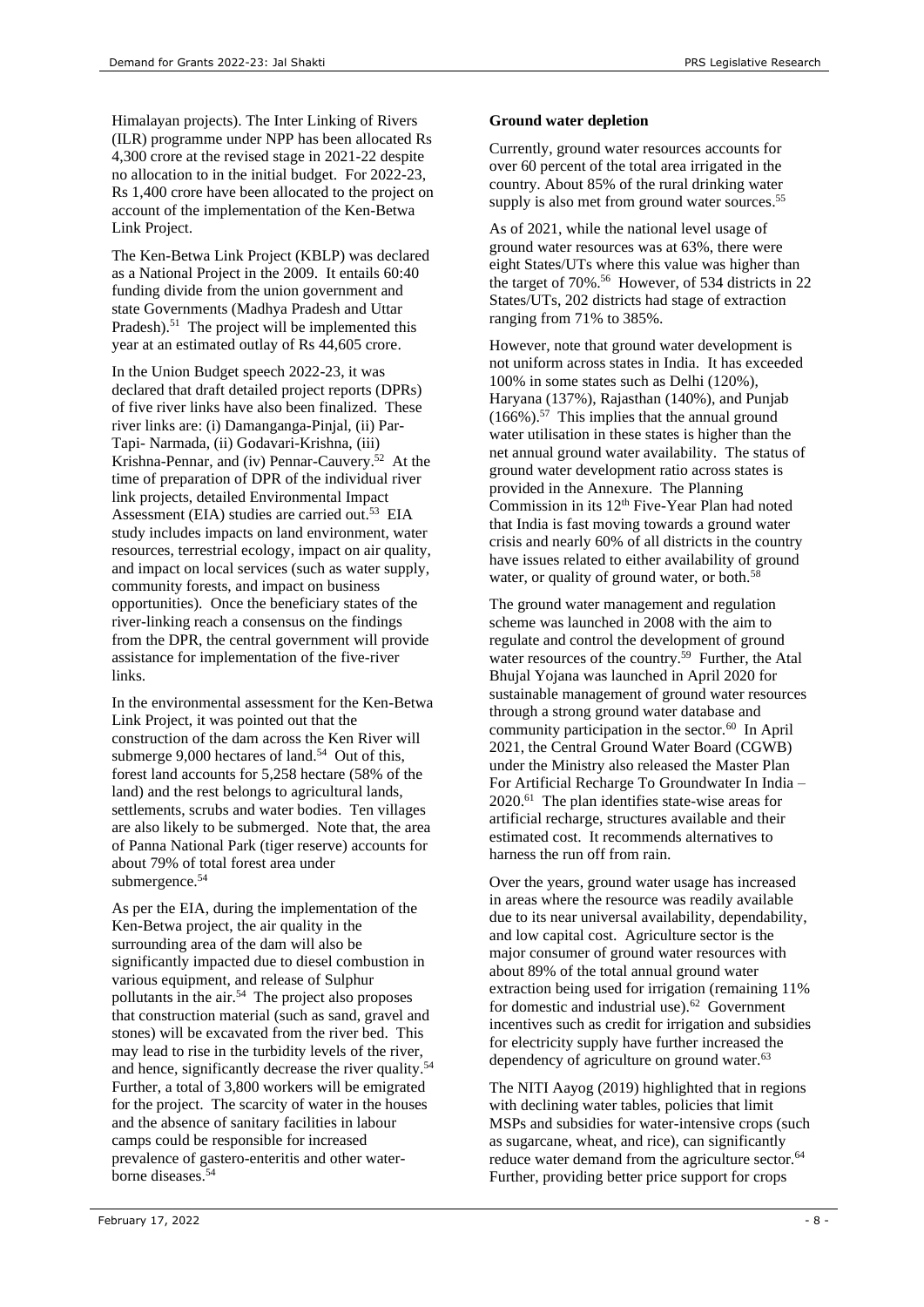such as pulses and oilseeds (which require less water) would incentivise the production of these crops. 65

<span id="page-8-0"></span>The 15<sup>th</sup> Finance Commission noted that under the Jal Jeevan Mission, 63% of rural habitations are being provided piped water supply from ground water sources.<sup>66</sup> It highlighted that this will become unsustainable, given the highly depleted water table in the country. The Commission recommended the following to reduce the dependence on ground water: (i) fixing price on water on graded basis, where higher consumption entails higher charges, (ii) greater reliance on surface water for schemes such as Jal Jeevan Mission, (iii) incentivising creation of rainwater harvesting structures (including stricter implementation of laws), and (iv) reuse of greywater (that is, clean waste water from households' appliances). [66](#page-8-0)

#### **Ground water contamination**

Ground water contamination is the presence of certain pollutants in ground water that are in excess of the limits prescribed for drinking water.<sup>67</sup> The Central Ground Water Board (CGWB) in 2018 noted that concentration of contaminants such as fluoride, arsenic, nitrate, and iron in ground water beyond the permissible limits can lead to environmental issues and health problems. In December 2021, the Minisitry of Jal-Shakti also noted that CGWB is conducting regular studies on the occurrence of arsenic in ground water beyond permissible limits for human consumption in isolated pockets in various states/UTs including West Bengal, Bihar, Uttar Pradesh, and Chhattisgarh. 68 Table 8 shows the number of states and districts affected by select geogenic contaminants as of 2020.

#### **Table 8: States and districts affected by geogenic contamination in ground water (2020)**

| Geogenic<br>contaminants | Number of<br>affected<br>states/UTs | Number of<br>affected<br>districts |
|--------------------------|-------------------------------------|------------------------------------|
| Arsenic (> 0.01 mg/l)    | 21                                  | 152                                |
| Fluoride $(> 1.5$ mg/l)  | 23                                  | 370                                |
| Nitrate $(> 45$ mg/l)    | 23                                  | 423                                |
| Iron $(> 1$ mg/l)        | 27                                  | 341                                |

Source: Unstarred Question 1944, Lok Sabha, Ministry of Jal Shakti, September 22, 2020; PRS.

As of February 2020, 3% (51,952) of the total habitations (17,24,423) in India were affected by contamination of ground water.<sup>[66](#page-8-0)</sup>

The 15<sup>th</sup> Finance Commission noted that the number of water quality-affected habitations (due to contamination such as Fluoride, Arsenic, Iron, Salinity, and Nitrate) may rise as deeper drilling for drinking water sources may lead to chemical contamination of ground water.<sup>[66](#page-8-0)</sup>

<span id="page-8-1"></span>The National Water Quality Sub-Mission was launched in March 2017 to provide safe drinking water to 27,544 arsenic/fluoride affected rural habitations in the country, over a span of four years.[39](#page-6-3) The Standing Committee on Water Resources (2019-20) observed that out of these habitations, 11,884 habitations (43%) have been covered under the scheme. 4,100 habitations (15%) have seen an improvement in quality on retesting or have been covered under a state plan.<sup>[39](#page-6-3)</sup> In December 2021, the Ministry noted that water is a state subject and hence, initiatives on water quality is primarily states' responsibility. <sup>69</sup> They also listed various steps that have been taken by the central government for providing contamination free water, such as, giving 10% weightage to the population residing in habitations affected by chemical contaminants including arsenic and fluoride while allocating the funds to states/ UTs in a financial year for JJM. [69](#page-8-1) Further, CGWB has constructed arsenic safe exploratory wells in West Bengal, Bihar and Uttar Pradesh by using cement sealing technique. 510 such wells were constructed as of December 2021, including 40 in Bihar, 185 in West Bengal and 285 in Uttar Pradesh and handed over to the states for use.<sup>[69](#page-8-1)</sup>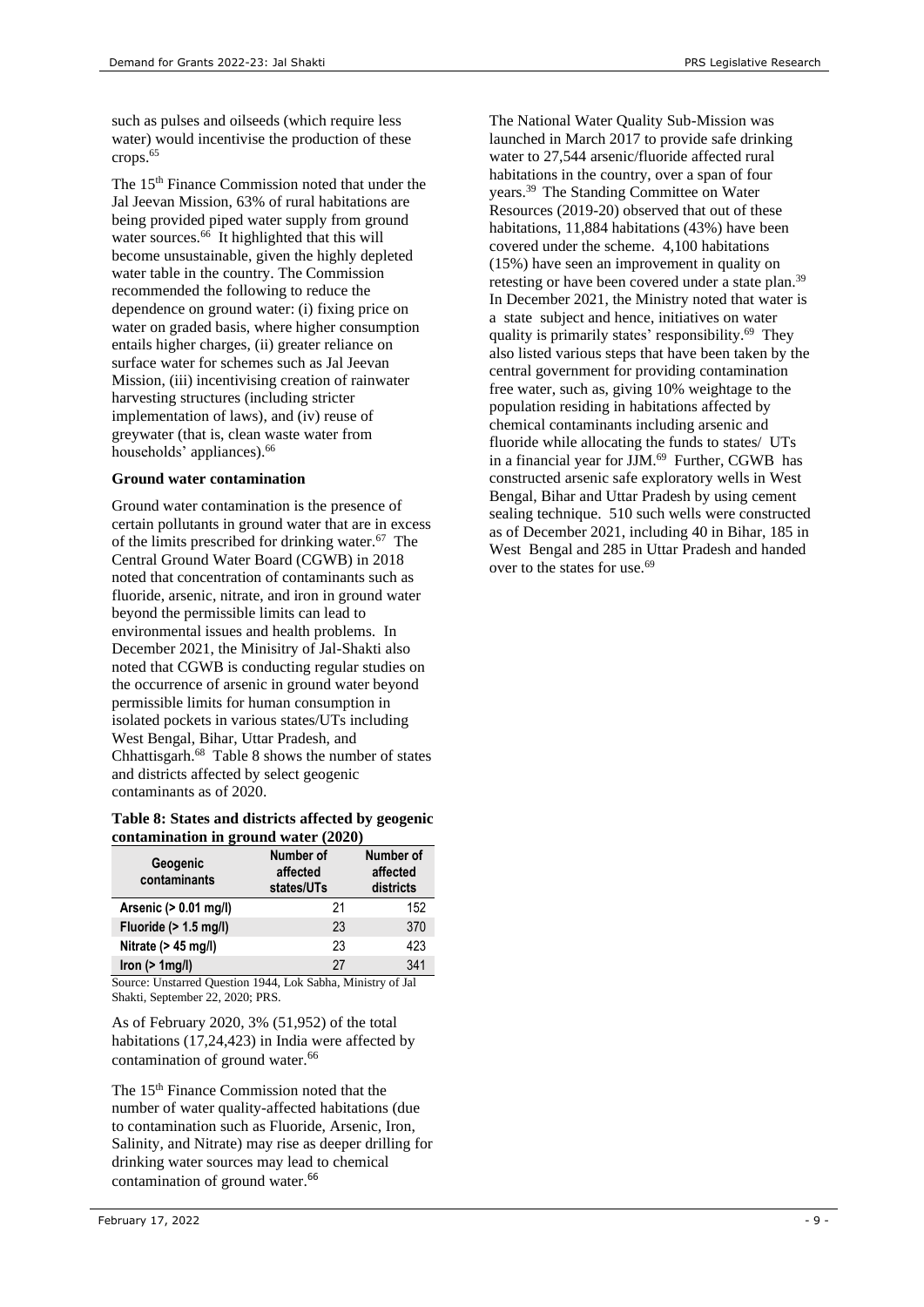## **Annexure**

<span id="page-9-0"></span>**Table 5: State-wise unspent balances on SBM and JJM (in Rs crore)**

| State/UT             | <b>Unspent Balances under SBM-G</b> |                | <b>Unspent Balances under JJM</b> |         |
|----------------------|-------------------------------------|----------------|-----------------------------------|---------|
|                      | 2018-19                             | 2019-20        | 2018-19                           | 2019-20 |
| Andhra Pradesh       | 987                                 | 1,035          | $\overline{26}$                   | 277     |
| Arunachal Pradesh    | 15                                  | 40             | $6\phantom{a}$                    | 58      |
| Assam                | 639                                 | 542            | 359                               | 452     |
| Bihar                | 1,105                               | 1,202          | 313                               | 257     |
| Chhattisgarh         | 406                                 | 377            | 32                                | 58      |
| Goa                  | $\overline{2}$                      | $\overline{2}$ |                                   |         |
| Gujarat              | 399                                 | 476            |                                   | 6       |
| Haryana              | 127                                 | 161            | 10                                | 91      |
| Himachal Pradesh     | 87                                  | 72             |                                   | 8       |
| Jharkhand            | 506                                 | 551            | 76                                | 268     |
| Karnataka            | 601                                 | 561            | 27                                | 80      |
| Kerala               | 53                                  | 183            | $\sqrt{3}$                        | 41      |
| Madhya Pradesh       | 508                                 | 310            | 1                                 | 246     |
| Maharashtra          | 906                                 | 574            | 248                               | 285     |
| Manipur              | 40                                  | 19             |                                   | 63      |
| Meghalaya            | 72                                  | 36             | $\mathbf{1}$                      | 17      |
| Mizoram              | 21                                  | 8              | 0                                 | 31      |
| Nagaland             | $\mathbf{1}$                        | 17             |                                   | 35      |
| Odisha               | 505                                 | 1,253          | 1                                 | 91      |
| Punjab               | 164                                 | 243            | 103                               | 257     |
| Rajasthan            | 841                                 | 714            | 314                               | 995     |
| Sikkim               | $\overline{7}$                      | 3              | 1                                 | 12      |
| <b>Tamil Nadu</b>    | 465                                 | 231            | 1                                 | 264     |
| Telangana            | 278                                 | 243            | $\overline{4}$                    | 31      |
| Tripura              | 62                                  | 63             | 49                                | 136     |
| <b>Uttar Pradesh</b> | 1,187                               | 758            | 58                                | 932     |
| Uttarakhand          | 100                                 | 132            | 6                                 | 67      |
| West Bengal          | 530                                 | 544            | 761                               | 1,147   |
| Total                | 10,684                              | 10,475         | 2,436                             | 6,432   |

Sources: Standing Committee on Demand for Grants (2020-21), Department of Drinking Water and Sanitation, Ministry of Jal Shakti; PRS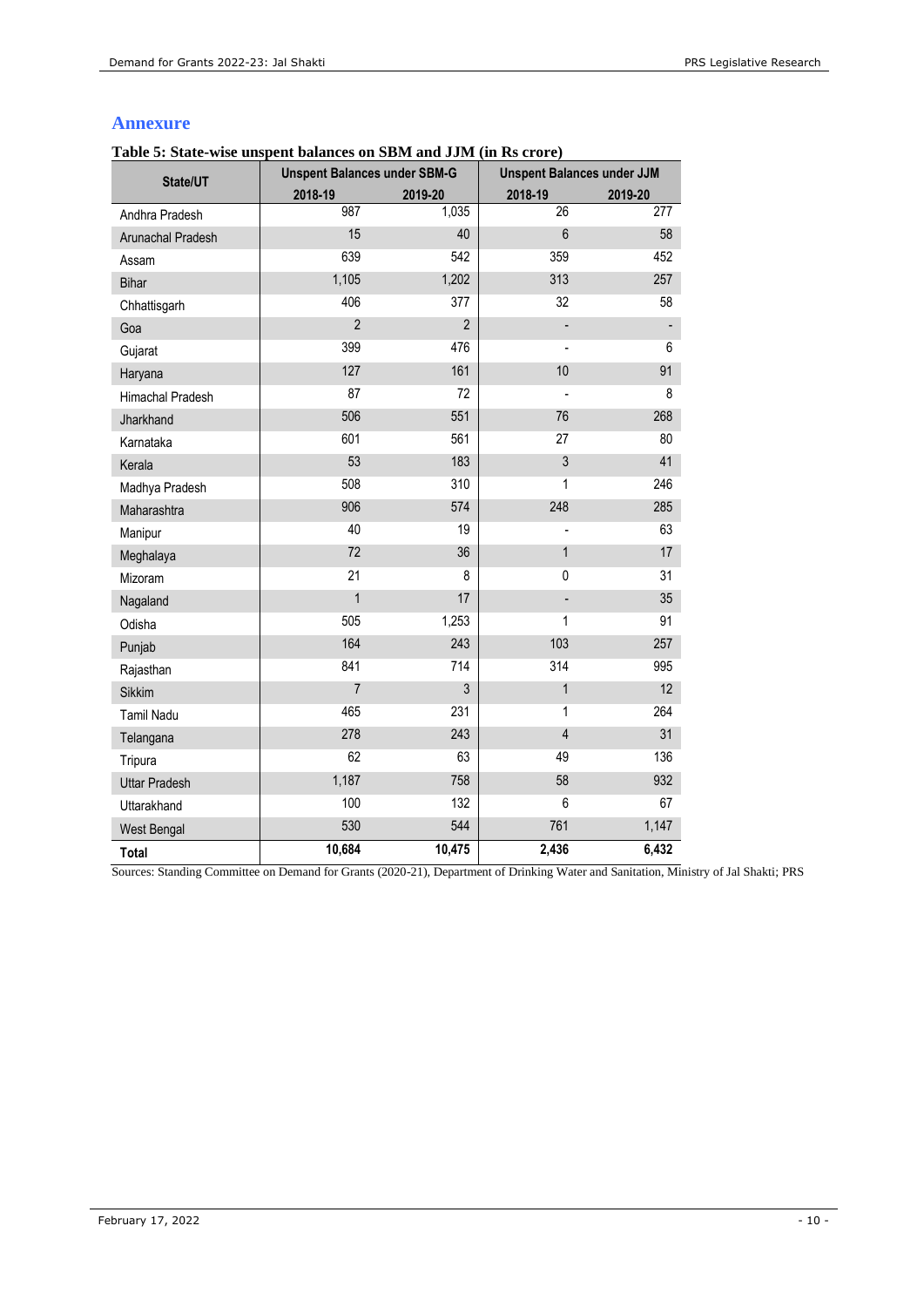## **Table 6: State-wise ODF declared and verified villages (as of 2019-2020)**

| <b>State</b>                                | Total<br><b>Villages</b> | <b>Total declared</b><br><b>ODF</b> | <b>Total Verified</b><br>(1 <sup>st</sup> level) | <b>Total Verified</b><br>(2nd level) | % Verified<br>2nd level |
|---------------------------------------------|--------------------------|-------------------------------------|--------------------------------------------------|--------------------------------------|-------------------------|
| Andaman and Nicobar Islands                 | 192                      | 192                                 | 192                                              | 192                                  | 100%                    |
| Andhra Pradesh                              | 18,841                   | 18,841                              | 18,841                                           | 18,819                               | 100%                    |
| Arunachal Pradesh                           | 5,389                    | 5,389                               | 5,389                                            | 5,389                                | 100%                    |
| Assam                                       | 25,503                   | 25,503                              | 25,503                                           | 15,245                               | 60%                     |
| Bihar                                       | 38,691                   | 38,691                              | 37,317                                           |                                      |                         |
| Chandigarh                                  | 13                       | 13                                  | 13                                               |                                      |                         |
| Chhattisgarh                                | 18,769                   | 18,769                              | 18,769                                           | 18,769                               | 100%                    |
| Dadar and Nagar Haveli and<br>Daman and Diu | 95                       | 95                                  | 95                                               | 95                                   | 100%                    |
| Goa                                         | 365                      | 365                                 | 18                                               |                                      |                         |
| Gujarat                                     | 18,261                   | 18,261                              | 18,261                                           | 18,261                               | 100%                    |
| Haryana                                     | 6,908                    | 6,908                               | 6,908                                            | 6,908                                | 100%                    |
| Himachal Pradesh                            | 15,921                   | 15,921                              | 15,921                                           | 10,326                               | 65%                     |
| Jammu and Kashmir                           | 7,263                    | 7,263                               | 7,195                                            |                                      |                         |
| Jharkhand                                   | 29,564                   | 29,564                              | 29,333                                           | 164                                  | $1\%$                   |
| Karnataka                                   | 27,044                   | 27,044                              | 26,900                                           |                                      |                         |
| Kerala                                      | 2,027                    | 2,027                               | 2,027                                            | 2,027                                | 100%                    |
| Ladakh                                      | 302                      | 302                                 | 302                                              | 5                                    | 2%                      |
| Lakshadweep                                 | 9                        | 9                                   | 9                                                |                                      |                         |
| Madhya Pradesh                              | 50,228                   | 50,228                              | 50,228                                           | 3                                    | $0\%$                   |
| Maharashtra                                 | 40,533                   | 40,511                              | 40,505                                           |                                      |                         |
| Manipur                                     | 2,556                    | 2,556                               | 2,556                                            |                                      |                         |
| Meghalaya                                   | 6,028                    | 6,028                               | 6,028                                            | 2,101                                | 35%                     |
| Mizoram                                     | 696                      | 696                                 | 696                                              | 537                                  | 77%                     |
| Nagaland                                    | 1,451                    | 1,451                               | 1,142                                            |                                      |                         |
| Odisha                                      | 46,785                   | 46,785                              | 46,785                                           |                                      |                         |
| Puducherry                                  | 265                      | 265                                 | 265                                              | 265                                  | 100%                    |
| Punjab                                      | 13,726                   | 13,726                              | 13,700                                           | 13,700                               | 100%                    |
| Rajasthan                                   | 42,860                   | 42,860                              | 42,860                                           |                                      |                         |
| Sikkim                                      | 403                      | 403                                 | 403                                              | 382                                  | 95%                     |
| <b>Tamil Nadu</b>                           | 12,525                   | 12,524                              | 12,524                                           |                                      |                         |
| Telangana                                   | 14,200                   | 14,200                              | 14,149                                           | 6,822                                | 48%                     |
| Tripura                                     | 1,178                    | 1,178                               | 646                                              | 142                                  | 12%                     |
| Uttar Pradesh                               | 97,640                   | 97,640                              | 97,623                                           | 23,213                               | 24%                     |
| Uttarakhand                                 | 15,473                   | 15,473                              | 15,473                                           | 14,340                               | 93%                     |
| West Bengal                                 | 41,461                   | 41,461                              | 41,377                                           | 22,362                               | 54%                     |
| Total                                       | 6,03,165                 | 6,03,142                            | 5,99,953                                         | 1,79,945                             | 30%                     |

Sources: Management Information System Reports of SBM; PRS.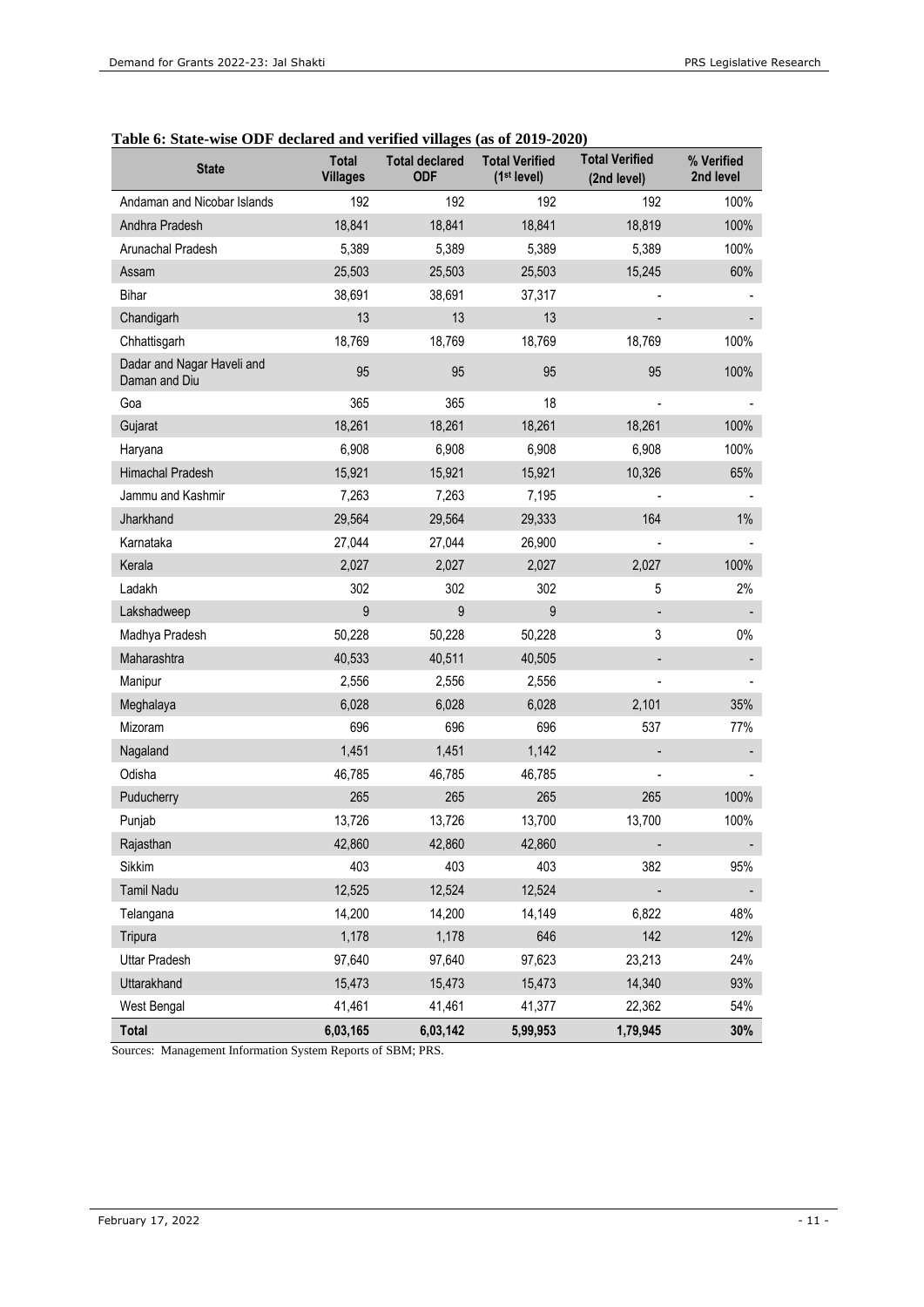#### **Table 7: Status of level of ground water development across states (2017)**

| <b>State</b>            | <b>Ground water development</b><br>resources (%) |
|-------------------------|--------------------------------------------------|
| Andhra Pradesh          | 44                                               |
| Arunachal Pradesh       | $\mathbf{0}$                                     |
| Assam                   | 11                                               |
| <b>Bihar</b>            | 46                                               |
| Chhattisgarh            | 44                                               |
| Delhi                   | 120                                              |
| Goa                     | 34                                               |
| Gujarat                 | 64                                               |
| Haryana                 | 137                                              |
| <b>Himachal Pradesh</b> | 86                                               |
| Jammu & Kashmir         | 29                                               |
| Jharkhand               | 28                                               |
| Karnataka               | 70                                               |
| Kerala                  | 51                                               |
| Madhya Pradesh          | 55                                               |
| Maharashtra             | 55                                               |
| Manipur                 | 1                                                |
| Meghalaya               | $\overline{2}$                                   |
| Mizoram                 | 4                                                |
| Nagaland                | $\overline{1}$                                   |
| Odisha                  | 42                                               |
| Puducherry              | 74                                               |
| Punjab                  | 166                                              |
| Rajasthan               | 140                                              |
| <b>Sikkim</b>           | 0                                                |
| <b>Tamil Nadu</b>       | 81                                               |
| Telangana               | 65                                               |
| Tripura                 | 8                                                |
| <b>Uttar Pradesh</b>    | 70                                               |
| Uttarakhand             | 57                                               |
| West Bengal             | 45                                               |
| Total                   | 63                                               |

Note: Total includes union territories; data as of 2017.

Sources: Dynamic Ground Water Resources of India, 2017, Central Ground Water Board; PRS.

<sup>1</sup> Demand for Grants (full), Union Budget 2022-23, [https://www.indiabudget.gov.in/budget2021-22/doc/eb/alldg.pdf.](https://www.indiabudget.gov.in/budget2021-22/doc/eb/alldg.pdf)

<sup>2</sup> Background on Jal Jeevan Mission, Ministry of Jal Shakti[, https://jalshakti-ddws.gov.in/sites/default/files/JJM\\_note.pdf.](https://jalshakti-ddws.gov.in/sites/default/files/JJM_note.pdf)

<sup>3</sup> "Healthcare takes centre stage, finally!", Chapter 5, Volume I, Economic Survey (2020-21), February 1, 2021, [https://www.indiabudget.gov.in/economicsurvey/doc/vol1chapter/echap05\\_vol1.pdf.](https://www.indiabudget.gov.in/economicsurvey/doc/vol1chapter/echap05_vol1.pdf) 

<sup>9</sup> Dashboard, Jal Jeevan Mission, last accessed on February 11, 2022[, https://ejalshakti.gov.in/jjmreport/JJMIndia.aspx.](https://ejalshakti.gov.in/jjmreport/JJMIndia.aspx) 

<sup>&</sup>lt;sup>4</sup> Action Taken Report on Standing Committee on Demand for Grants (2020-21), Department of Drinking Water and Sanitation, Ministry of Jal Shakti, March 8, 2021 [http://164.100.47.193/lsscommittee/Water%20Resources/17\\_Water\\_Resources\\_14.pdf.](http://164.100.47.193/lsscommittee/Water%20Resources/17_Water_Resources_14.pdf)

<sup>5</sup> Action Taken Report on Standing Committee on Demand for Grants (2020-21), Department of Drinking Water and Sanitation, Ministry of Jal Shakti, March 8, 2021 http://164.100.47.193/lsscommittee/Water%20Resources/17\_Water\_Resources\_14.pdf.

<sup>&</sup>lt;sup>6</sup> Annual Report 2017-18, Ministry of Drinking Water and Sanitation[, https://jalshakti-ddws.gov.in/sites/default/files/Annual\\_Report\\_2017-](https://jalshakti-ddws.gov.in/sites/default/files/Annual_Report_2017-18_English.pdf) [18\\_English.pdf.](https://jalshakti-ddws.gov.in/sites/default/files/Annual_Report_2017-18_English.pdf)

<sup>7</sup> Report no, 11, Standing Committee on Demand for Grants (2021-22), Department of Drinking Water and Sanitation, Ministry of Jal Shakti, March 8, 2021, http://164.100.47.193/lsscommittee/Water%20Resources/17\_Water\_Resources\_11.pdf.

<sup>8</sup> Since launch of Jal Jeevan Mission, over 4 Crore rural homes provided with tap water connections, Press Information Bureau, Ministry of Jal Shakti, March 29, 2021.

<sup>&</sup>lt;sup>10</sup> Standing Committee on Demand for Grants (2020-21), Department of Drinking Water and Sanitation, Ministry of Jal Shakti, March 5, 2020[, http://164.100.47.193/lsscommittee/Water%20Resources/17\\_Water\\_Resources\\_4.pdf.](http://164.100.47.193/lsscommittee/Water%20Resources/17_Water_Resources_4.pdf)

<sup>&</sup>lt;sup>11</sup> Action Taken Report on Standing Committee on Demand for Grants (2020-21), Department of Drinking Water and Sanitation, Ministry of Jal Shakti, March 8, 2021, [http://164.100.47.193/lsscommittee/Water%20Resources/17\\_Water\\_Resources\\_11.pdf.](http://164.100.47.193/lsscommittee/Water%20Resources/17_Water_Resources_11.pdf)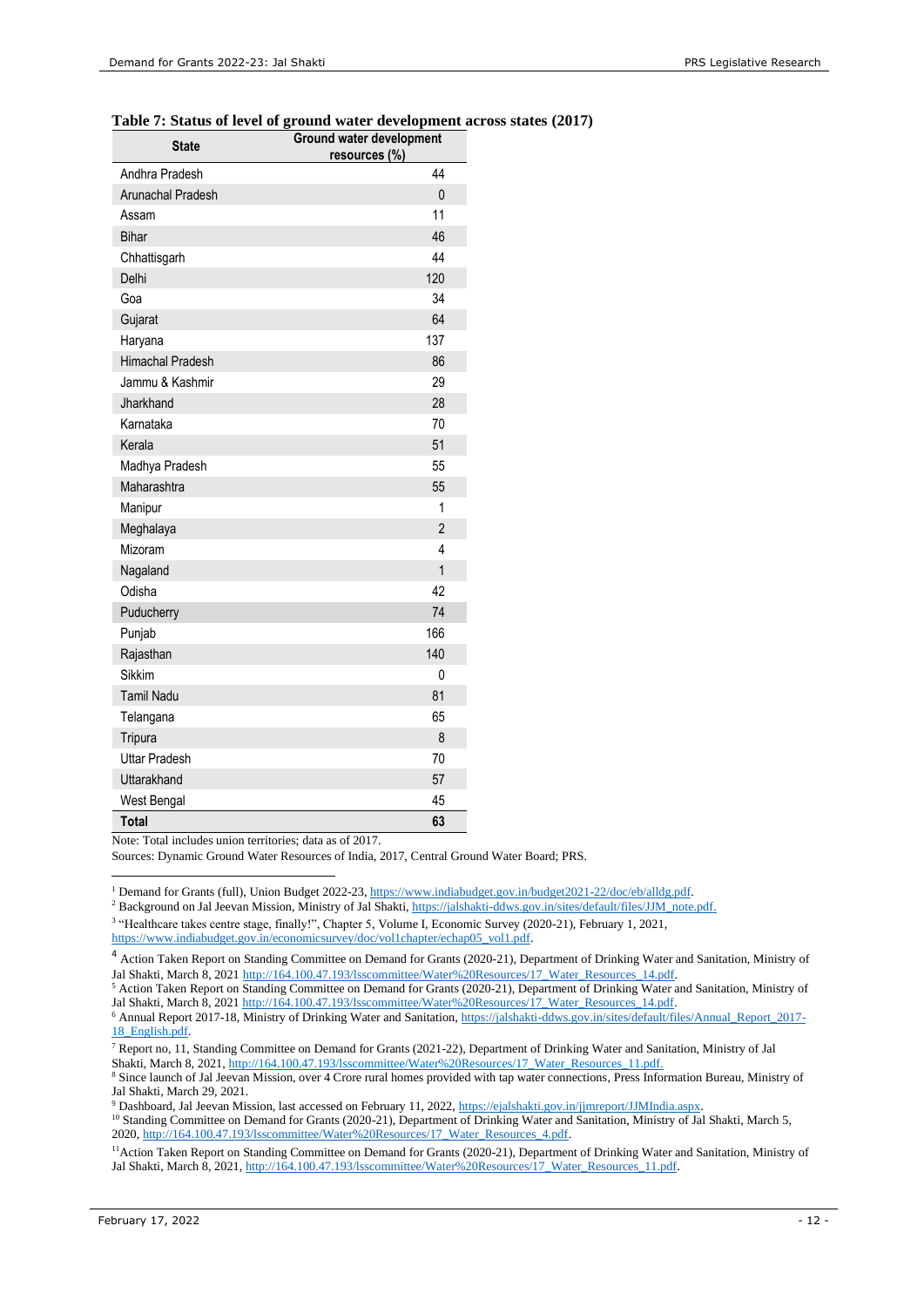<sup>12</sup> Review of Sanitation Programme in Rural Areas, 8<sup>th</sup> Report, Committee on Estimates 2014-15, Lok Sabha, [http://164.100.47.193/lsscommittee/Estimates/16\\_Estimates\\_8.pdf.](http://164.100.47.193/lsscommittee/Estimates/16_Estimates_8.pdf) <sup>13</sup> About SBM, Swachh Bharat Mission-Gramin, [http://swachhbharatmission.gov.in/SBMCMS/about-us.htm.](http://swachhbharatmission.gov.in/SBMCMS/about-us.htm) <sup>14</sup> Review of Sanitation Programme in Rural Areas, Committee on Estimates 2014-15, Lok Sabha, [http://164.100.47.193/lsscommittee/Estimates/16\\_Estimates\\_8.pdf.](http://164.100.47.193/lsscommittee/Estimates/16_Estimates_8.pdf) <sup>15</sup> Swachh Bharat Mission- Gramin, Ministry of Jal Shakti, last accessed on February 11, 2022[, http://sbm.gov.in/sbmdashboard/IHHL.aspx.](http://sbm.gov.in/sbmdashboard/IHHL.aspx) <sup>16</sup> Report no. 54, Ministry of Panchayti Raj: 'Demands for Grants (2018-19)', Lok Sabha, December 31, 2018, https://eparlib.nic.in/bitstream/123456789/783412/1/16\_Rural\_Development\_54.pdf. <sup>17</sup> National Family Health Survey-5[, http://rchiips.org/nfhs/NFHS-5\\_FCTS/India.pdf.](http://rchiips.org/nfhs/NFHS-5_FCTS/India.pdf) <sup>18</sup> Open Defecation Free (ODF) Sustainability Guidelines, Ministry of Drinking Water and Sanitation, [http://swachhbharatmission.gov.in/sbmcms/writereaddata/images/pdf/guidelines/Guidelines-ODF-sustainability.pdf.](http://swachhbharatmission.gov.in/sbmcms/writereaddata/images/pdf/guidelines/Guidelines-ODF-sustainability.pdf) <sup>19</sup> Swachh Bharat Mission- Gramin Guidelines, Ministry of Jal Shakti, last accessed on February 4, 2022, [https://jalshakti](https://jalshakti-ddws.gov.in/sites/default/files/SBM%28G%29_Guidelines.pdf)[ddws.gov.in/sites/default/files/SBM%28G%29\\_Guidelines.pdf](https://jalshakti-ddws.gov.in/sites/default/files/SBM%28G%29_Guidelines.pdf) <sup>20</sup> Swachh Bharat Mission- Gramin Dashboard, last accessed on February 4, 2022[, https://sbm.gov.in/sbmdashboard/ODF.aspx.](https://sbm.gov.in/sbmdashboard/ODF.aspx) <sup>21</sup> Status of Declared and Verified villages, Swachh Bharat Mission- Gramin Dashboard, Ministry of Jal Shakti, last accessed on February 4, 2022, [https://sbm.gov.in/sbmReport/Report/Physical/SBM\\_VillageODFMarkStatus.aspx.](https://sbm.gov.in/sbmReport/Report/Physical/SBM_VillageODFMarkStatus.aspx) <sup>22</sup> Finance Commission Report (2021-26), Volume III, February 1, 2021[, file:///C:/Users/Prs/Downloads/XVFC%20Complete\\_Report.pdf.](file:///C:/Users/Prs/Downloads/XVFC%20Complete_Report.pdf) <sup>23</sup> Functions, Department of Water Resources, River Development and Ganga Rejuvenation[, http://mowr.gov.in/about-us/functions.](http://mowr.gov.in/about-us/functions) <sup>24</sup> Ken-Betwa Interlinking of Rivers Project, Cabinet, Press Information Bureau, December 8, 2021, [https://pib.gov.in/PressReleasePage.aspx?PRID=1779306.](https://pib.gov.in/PressReleasePage.aspx?PRID=1779306) <sup>25</sup> Cabinet approves Ken-Betwa Interlinking of Rivers Project, Cabinet, Press Information Bureau, December 8, 2021, [https://pib.gov.in/PressReleasePage.aspx?PRID=1779306.](https://pib.gov.in/PressReleasePage.aspx?PRID=1779306) <sup>26</sup> Climate, Climate Change and Agriculture, Economic Survey 2016-17[, https://mofapp.nic.in/economicsurvey/economicsurvey/pdf/082-](https://mofapp.nic.in/economicsurvey/economicsurvey/pdf/082-101_Chapter_06_ENGLISH_Vol_01_2017-18.pdf) [101\\_Chapter\\_06\\_ENGLISH\\_Vol\\_01\\_2017-18.pdf.](https://mofapp.nic.in/economicsurvey/economicsurvey/pdf/082-101_Chapter_06_ENGLISH_Vol_01_2017-18.pdf) <sup>27</sup> Lok Sabha Unstarred Question No.2045, Ministry of Jal Shakti, July 4, 2019, [http://164.100.24.220/loksabhaquestions/annex/171/AU2054.pdf.](http://164.100.24.220/loksabhaquestions/annex/171/AU2054.pdf) <sup>28</sup> Website, Pradhan Mantri Krishi Sinchavi Yojna, last accessed on February 4, 2022, https://pmksy.gov.jn/. <sup>29</sup> Rajya Sabha Unstarred Question No.570, Ministry of Jal Shakti, January 7, 2022, https://pqars.nic.in/annex/256/AU570.pdf. <sup>30</sup> Report no. 13, Standing Committee on Water Resources: 'Demand for Grants (2021-22), Department of Water Resources, River Development and Ganga Rejuvenation, Lok Sabha, December 2021, [http://164.100.47.193/lsscommittee/Water%20Resources/17\\_Water\\_Resources\\_13.pdf.](http://164.100.47.193/lsscommittee/Water%20Resources/17_Water_Resources_13.pdf) <sup>31</sup> Demand no. 61, Department of Water Resources, River Development and Ganga Rejuvenation, Union Budget 2022-23, [https://www.indiabudget.gov.in/budget2021-22/doc/eb/alldg.pdf.](https://www.indiabudget.gov.in/budget2021-22/doc/eb/alldg.pdf)  <sup>32</sup> "Implementation of PMKSY", Press Information Bureau, Ministry of Agriculture and Farmer Welfare, May 2016, [https://pib.gov.in/newsite/PrintRelease.aspx?relid=145004.](https://pib.gov.in/newsite/PrintRelease.aspx?relid=145004) <sup>33</sup> Dashboard, Pradhan Mantri Krishi Sinchayi Yojna – Accelerated Irrigation Benefit Programme, Ministry of Jal Shakti, last accessed on January 5, 2022, [http://pmksy-mowr.nic.in/aibp/.](http://pmksy-mowr.nic.in/aibp/) <sup>34</sup> Salient features, Pradhan Mantri Krishi Sinchayi Yojna, Ministry of Jal Shakti[, http://mowr.gov.in/programmes/salient-features.](http://mowr.gov.in/programmes/salient-features) <sup>35</sup> Dashboard, Common Area Development Programme, Ministry of Jal Shakti, last accessed on January 5, 2022, [http://cadwm.gov.in/cadwm-dashboard/.](http://cadwm.gov.in/cadwm-dashboard/) <sup>36</sup> National Water Policy (2012), Ministry of Water Resources, [http://mowr.gov.in/sites/default/files/NWP2012Eng6495132651\\_1.pdf.](http://mowr.gov.in/sites/default/files/NWP2012Eng6495132651_1.pdf) <sup>37</sup> Lok Sabha Unstarred Question No.2052, Ministry of Jal Shakti, September 22, 2020, [http://164.100.24.220/loksabhaquestions/annex/174/AU2052.pdf.](http://164.100.24.220/loksabhaquestions/annex/174/AU2052.pdf) <sup>38</sup> Standing Committee on Demand for Grant (2020-21), Department of Water Resources, River Development and Ganga Rejuvenation, March 5, 2020, [http://164.100.47.193/lsscommittee/Water%20Resources/17\\_Water\\_Resources\\_3.pdf.](http://164.100.47.193/lsscommittee/Water%20Resources/17_Water_Resources_3.pdf) <sup>39</sup> "Standing Committee on Water Resources (2019-20)", Ministry of Jal Shakti – Department of Drinking Water and Sanitation, Demand for Grants (2019-20)[, http://164.100.47.193/lsscommittee/Water%20Resources/17\\_Water\\_Resources\\_2.pdf.](http://164.100.47.193/lsscommittee/Water%20Resources/17_Water_Resources_2.pdf) <sup>40</sup> Standing Committee on Flood Management (2020-21), Department of Water Resources, River Development and Ganga Rejuvenation, August 5, 2021, http://164.100.47.193/lsscommittee/Water%20Resources/17\_Water\_Resources\_12.pdf. <sup>41</sup> National Water Policy (2012), Ministry of Water Resources, http://mowr.gov.in/sites/default/files/NWP2012Eng6495132651 \_1.pdf.  $\frac{1}{42}$  Report by the Committee on Restructuring the CWC and CGWB, Ministry of Water Resources, River Development and Ganga Rejuvenation, July 2016[, http://wrmin.nic.in/writereaddata/Report\\_on\\_Restructuring\\_CWC\\_CGWB.pdf.](http://wrmin.nic.in/writereaddata/Report_on_Restructuring_CWC_CGWB.pdf) <sup>43</sup> Draft National Water Framework Bill, 2016, Ministry of Water Resources, River Development and Ganga Rejuvenation, [http://wrmin.nic.in/writereaddata/Water\\_Framework\\_May\\_2016.pdf.](http://wrmin.nic.in/writereaddata/Water_Framework_May_2016.pdf)  <sup>44</sup> Lok Sabha Unstarred Question No.2837, Ministry of Jal Shakti, December 5, 2019, [http://164.100.24.220/loksabhaquestions/annex/172/AU2837.pdf.](http://164.100.24.220/loksabhaquestions/annex/172/AU2837.pdf) <sup>45</sup> Targets and Achievements, National Mission for Clean Ganga, last accessed on February 4, 2022, [https://gisnmcg.mowr.gov.in/pmt/nmcgpmtmain.aspx.](https://gisnmcg.mowr.gov.in/pmt/nmcgpmtmain.aspx) <sup>46</sup> Sustainable development and climate change, Volume 2, Economic Survey 2018-19. [https://www.indiabudget.gov.in/economicsurvey/doc/vol2chapter/echap05\\_vol2.pdf.](https://www.indiabudget.gov.in/economicsurvey/doc/vol2chapter/echap05_vol2.pdf)  <sup>47</sup> Report of the Comptroller and Auditor General of India on Rejuvenation of River Ganga (Namami Gange), 2017, [https://cag.gov.in/cag\\_old/sites/default/files/audit\\_report\\_files/Report\\_No.39\\_of\\_2017\\_-](https://cag.gov.in/cag_old/sites/default/files/audit_report_files/Report_No.39_of_2017_-_Performance_Audit_on_Ministry_of_Water_Resources%2C_River_Development_%26_Ganga_Rejuvenation_Union_Government.pdf) [\\_Performance\\_Audit\\_on\\_Ministry\\_of\\_Water\\_Resources%2C\\_River\\_Development\\_%26\\_Ganga\\_Rejuvenation\\_Union\\_Government.pdf.](https://cag.gov.in/cag_old/sites/default/files/audit_report_files/Report_No.39_of_2017_-_Performance_Audit_on_Ministry_of_Water_Resources%2C_River_Development_%26_Ganga_Rejuvenation_Union_Government.pdf)  <sup>48</sup> "20th Standing Committee on Water Resources (2017-18)", Ministry of Water Resources, River Development and Ganga Rejuvenation, Demand for Grants (2018-19), [http://164.100.47.193/lsscommittee/Water%20Resources/16\\_Water\\_Resources\\_20.pdf.](http://164.100.47.193/lsscommittee/Water%20Resources/16_Water_Resources_20.pdf)

<sup>49</sup> "Action Taken by the Government on the Observations / Recommendations contained in the Third Report on Demands for Grants (2020- 21)", Ministry of Water Resources, River Development and Ganga Rejuvenation, February 9, 2021, [http://164.100.47.193/lsscommittee/Water%20Resources/17\\_Water\\_Resources\\_8.pdf.](http://164.100.47.193/lsscommittee/Water%20Resources/17_Water_Resources_8.pdf)

February 17, 2022 - 13 -